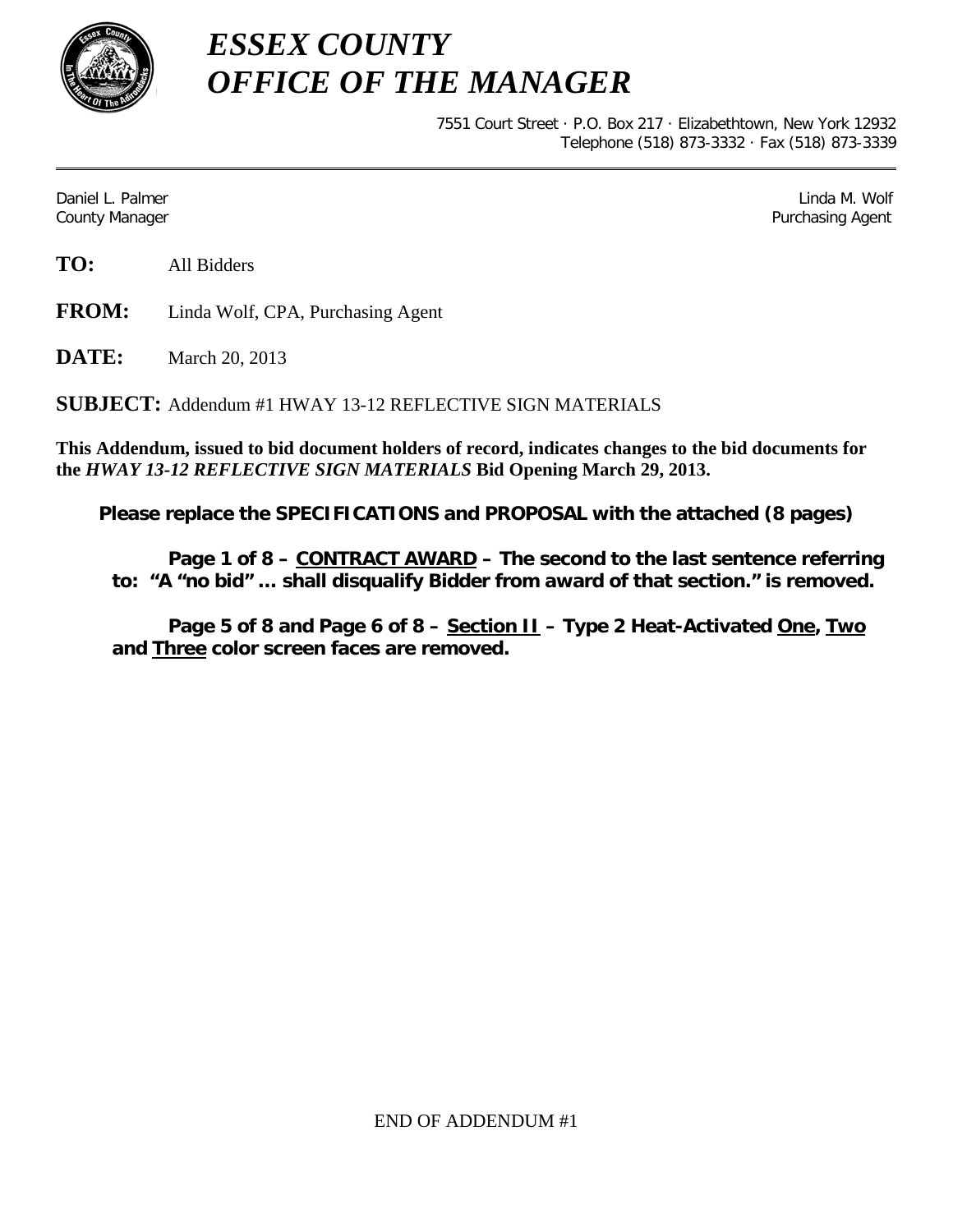## ESSEX COUNTY DEPARTMENT OF PUBLIC WORKS HIGHWAY DIVISION Elizabethtown, NY 12932

# **SPECIFICATIONS and PROPOSAL for REFLECTIVE SIGN MATERIALS**

# **SPECIFICATIONS**

- PURPOSE: It is the purpose of this Bid to establish a contract for the purchase of reflective sheeting and accessory products for the production of traffic signs and graphic markings.
- STATE'S OPTIONS: Essex County reserves the right to reject or accept all or any part of any bid, to award the bid solely as it deems to be in the best interest of Essex County.
- CONTRACT TERM: From April 1, 2013 through and including March 31, 2014, with the option to renew annually for up to an additional two (2) years by mutual agreement.
- CONTRACT AWARD: The award of this contract shall be based on the total low bid by section. Bidders must bid on all components of each section and all items bid within a section shall be from a single manufacture to be eligible for award. An award shall be based on all products meeting Essex County's specifications as outlined in the bid document. All products shall be compatible with the materials that shall be used in the production of traffic signs and graphic markings. Considerations shall be made to availability of material, delivery and the past history as well as the current standing of the supplier within the industry.
- PRICE ADJUSTMENTS: Any price adjustments shall be based on the Producer Price Index, Table 2, Commodity Code 07-22, Unsupported Plastic Film, Sheet and other shapes. The supplier, prior to any price adjustment, shall provide a minimum notice of thirty (30) days.
- ORDERING PROCEDURE: Essex County shall place their orders directly with the vendor by fax, telephone or e-mail.
- INVOICING: Invoicing shall be done on the basis of each order completed. Invoices shall clearly indicate the quantity, description, packaging, date of delivery, and contract price.
- CERTIFICATIONS: All bids submitted shall certify that all products meet the requirements of the specifications of the bid. All sheeting shall meet ASTM D-4956 as outlined in the latest edition or supplement as well as all additions and/or revisions as outlined in this specification. Bidders should read this bid carefully to insure that they submit with their bid all the required information and certifications.

MATERIALS SUPPLIED: Materials supplied under the submitted specifications shall not deviate from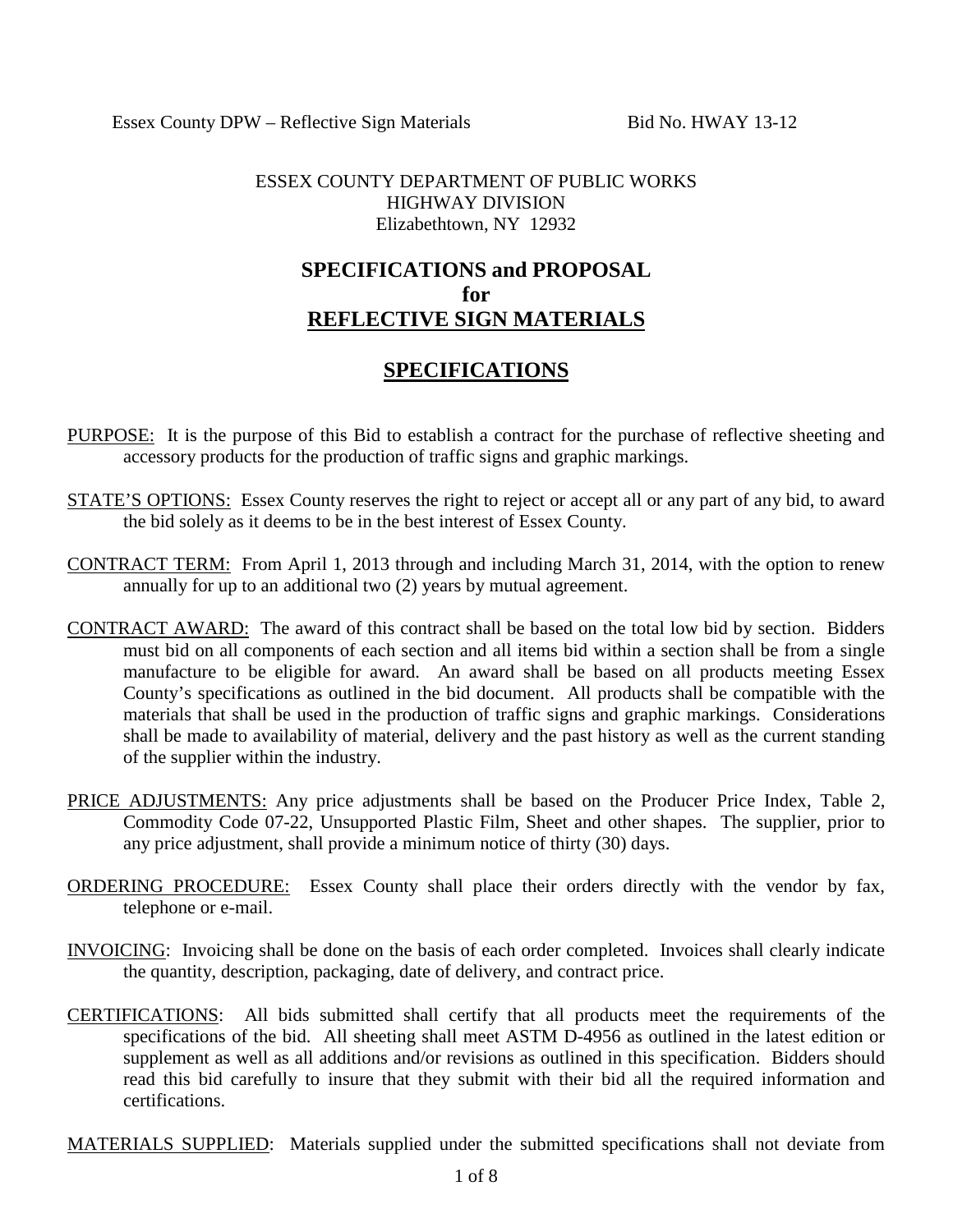those originally approved and contracted for without the written approval of Essex County. Essex County reserves the right to be the sole judge of the quality of the material and performance.

FABRICATION QUALIFICATION: Essex County reserves the right prior to or within six (6) months after an award to qualify the processing abilities of a manufacturer whose materials have been preapproved by Essex County. Essex County may purchase before or after an award up to 465 square meters of qualified retroreflective sheeting and process colors for evaluation from each Bidder at the herein bid prices. Each Bidder shall be required to provide the necessary technical service, training, and support in order to have their products fully evaluated during the fabrication process. The qualification process for fabrication should not exceed 120 days.

Essex County shall evaluate to ensure that submitted materials are compatible with current fabrication equipment and methods of processing. Bidders/Manufacturers shall declare with their bid any proposed changes to current equipment or process methods required by their materials. The purchasing agency shall be notified by the successful Bidder of any changes in the manufacturing processes or in raw materials used in the manufacture of the sheeting or imaging systems that are made by the manufacturer over the course of the contract. The specified warranty shall apply to any materials purchased for evaluation and testing.

- DELIVERY: All items shall be delivered F.O.B. destination to the location specified by Essex County. Delivery time shall be within 15 days of receipt of the order for roll goods and inks and within 30 days for processed goods, such as cut sheets. Delivery times in excess of these outlined shall be grounds for disqualification and/or cancellation of this contract.
- TECHNICAL ASSISTANCE REQUIREMENTS: Vendor shall comply with the technical assistance requirements as outlined in the specifications.
- INSTRUCTION AND TRAINING REQUIREMENTS: Vendor shall comply with the instruction and training requirements as outlined in the specifications.
- TECHNICAL SERVICE REQUIREMENTS: Vendor shall comply with the technical service requirements as outlined in the specifications.
- WARRANTIES: The warranty shall be from the major component (optical layer and top-films) manufacture of the sheeting material. Manufacturer's warranty for all materials shall start on the date the sheeting is applied. The warranty shall be supplied in writing and included with the bid package. Any warranty that does not conform to the warranty and replacement obligations as outlined in the standard specifications shall disqualify the bid. Non-Engineer Grade materials shall have a minimum of 12 year manufacturer warranty.
- IMAGING SYSTEMS: The sheeting manufacturer shall be held responsible for any defects resulting from any and all imaging systems that are recommended or given by the manufacturer. All imaging systems (inks, overlay films) shall comply with the requirements as outlined in the standard specifications and shall not lessen the warranty.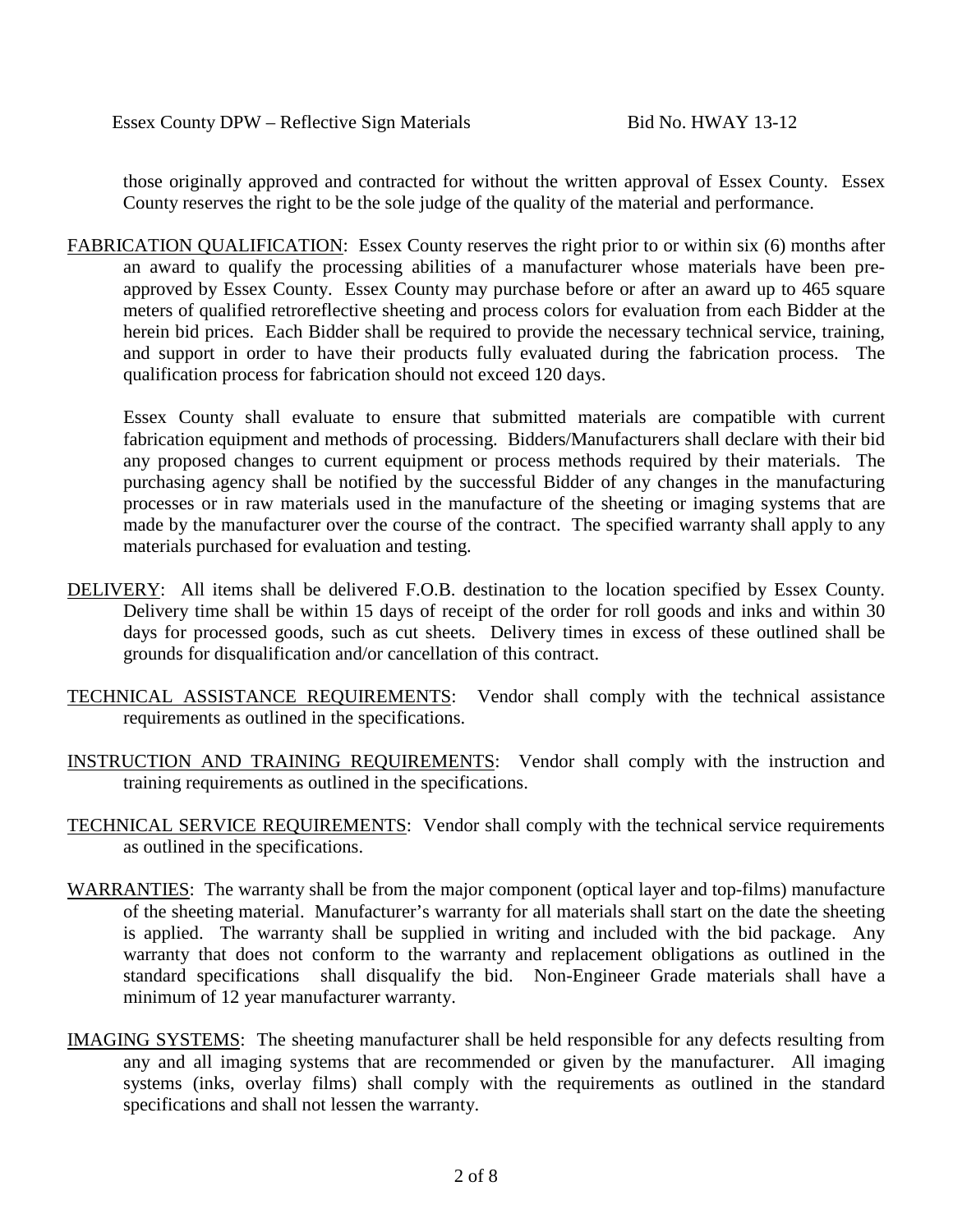### **Section 1**

Shall consist of roll good sheeting materials to be used in the manufacture of standard traffic signs. All necessary items needed for the manufacture of these signs, such as inks, and acrylic overlay films must meet all Federal specifications for reflectivity. Pricing shall be included on any equipment or parts of equipment that is listed.

1) **Engineer Grade/Commercial Grade (3M Series 3270)** Retro-Reflective Sheeting. Colors available shall be white, red, green, blue, brown, yellow and orange, as required by the buyer. Sizes available shall be  $1$ " x 50 yds to  $48$ " x 100 yds.

|                                                   | <b>Ouantity</b> | Price/Sq. Ft. | <b>Extension</b> |
|---------------------------------------------------|-----------------|---------------|------------------|
| Pressure Sensitive for use in Electronic Plotters |                 |               |                  |
| Product Codes                                     |                 |               |                  |

1A) **Engineer Grade Prismatic sheeting (3M series 3400)** Retro-Reflective Sheeting. Colors available shall be white, green, blue, brown, yellow, red, and orange, as required by the buyer.

|                                                   | <b>Ouantity</b> | Price/Sq. Ft. | <b>Extension</b> |
|---------------------------------------------------|-----------------|---------------|------------------|
| Pressure Sensitive for use in Electronic Plotters |                 |               |                  |
| <b>Product Codes</b>                              |                 |               |                  |

1B) Non-reflective sheeting, color black, 3M Series 3650 pressure-sensitive adhesive. Sizes available shall be  $1$ " x 50 yds to  $48$ " x 100 yds.

|                             | <b>Ouantity</b> | Price/Sq. Ft. | <b>Extension</b> |
|-----------------------------|-----------------|---------------|------------------|
| Pressure-Sensitive Adhesive |                 |               |                  |
| <b>Product Codes</b>        |                 |               |                  |

2) **High Intensity Prismatic (3M Series 3930)** Retro-Reflective Sheeting, Class 1 Pressure-Sensitive Adhesive, Non-Perforated or Perforated. Colors available shall be white, red, green, blue, brown, yellow and orange, as required by the buyer. Sizes available shall be 1" x 50 yds to 48" x 100 yds.

| <b>Quantity</b> | Price/Sq. Ft. | <b>Extension</b> |
|-----------------|---------------|------------------|
|                 |               |                  |
|                 |               |                  |
|                 |               |                  |

3) **High Intensity Prismatic (3M Series 3930)** Retro-Reflective Orange/White Barricade Sheeting, Pressure-Sensitive Adhesive, Left or Right, 4" or 6" diagonal stripes in widths as required by the buyer. Sizes available shall be 8" x 50 yds to 48" x 100 yds.

|                                | <b>Quantity</b> | Price/Sq. Ft. | <b>Extension</b> |
|--------------------------------|-----------------|---------------|------------------|
| <b>Barricade Product Codes</b> |                 |               |                  |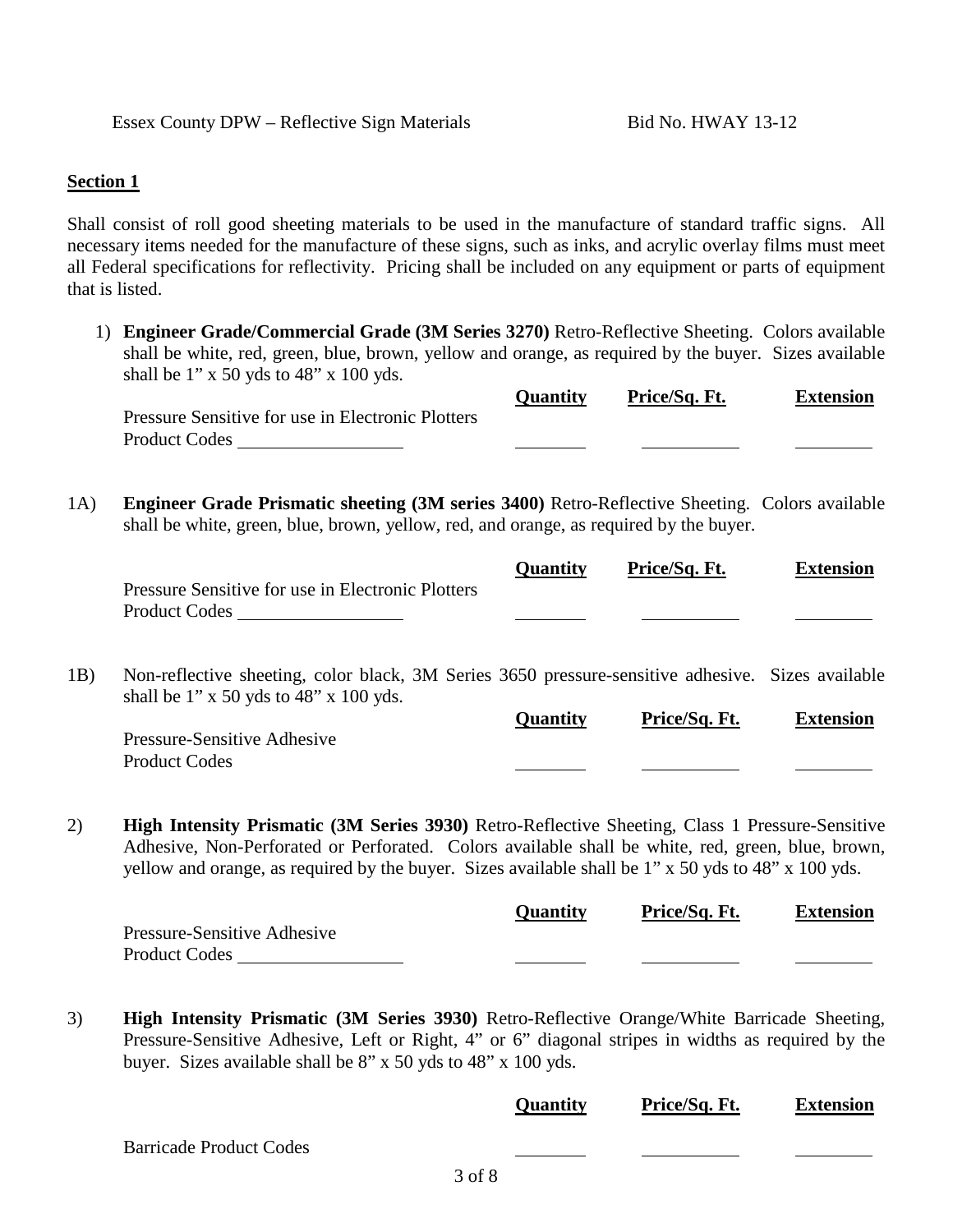Essex County DPW – Reflective Sign Materials Bid No. HWAY 13-12

4) **Diamond Grade "Cubed" (3M DG3 Series 4000)** Retro-Reflective Sheeting, Pressure-Sensitive Adhesive, Non-Perforated. Colors available shall be white, red, green, blue, yellow and orange, as required by the buyer. Sizes available shall be 1" x 50 yds to 48" x 100 yds.

|                             | <b>Quantity</b> | Price/Sq. Ft. | <b>Extension</b> |
|-----------------------------|-----------------|---------------|------------------|
| Pressure-Sensitive Adhesive |                 |               |                  |
| <b>Product Codes</b>        |                 |               |                  |

5) **Diamond Grade "Cubed" (3M DG3 Series 4000)** Retro-Reflective Sheeting, Pressure-Sensitive Adhesive, Non-Perforated. Fluorescent colors available shall be yellow and yellow/green, as required by the buyer. Sizes available shall be 1" x 50 yds to 48" x 100 yds.

|                             | <b>Quantity</b> | Price/Sq. Ft. | <b>Extension</b> |
|-----------------------------|-----------------|---------------|------------------|
| Pressure-Sensitive Adhesive |                 |               |                  |
| <b>Product Codes</b>        |                 |               |                  |
|                             |                 |               |                  |

#### 6) **Transfer Tape**

Clear transfer tape (3M TPM-5) for application of letters and pre-spaced faces, clear, 1" x 100 yds. to 48" x 100 yds.

|                      | <b>Quantity</b> | Price/Sq. Ft. | <b>Extension</b> |
|----------------------|-----------------|---------------|------------------|
| <b>Transfer Tape</b> |                 |               |                  |

#### 7) **Electro Cut Film**

Electro cut film (3M Series 1170). All available colors, pressure sensitive adhesive, 1" x 50 yds. to 48" x 50 yds. rolls.

|                  | <b>Quantity</b> | Price/Sq. Ft. | <b>Extension</b> |
|------------------|-----------------|---------------|------------------|
| Electro Cut Film |                 |               |                  |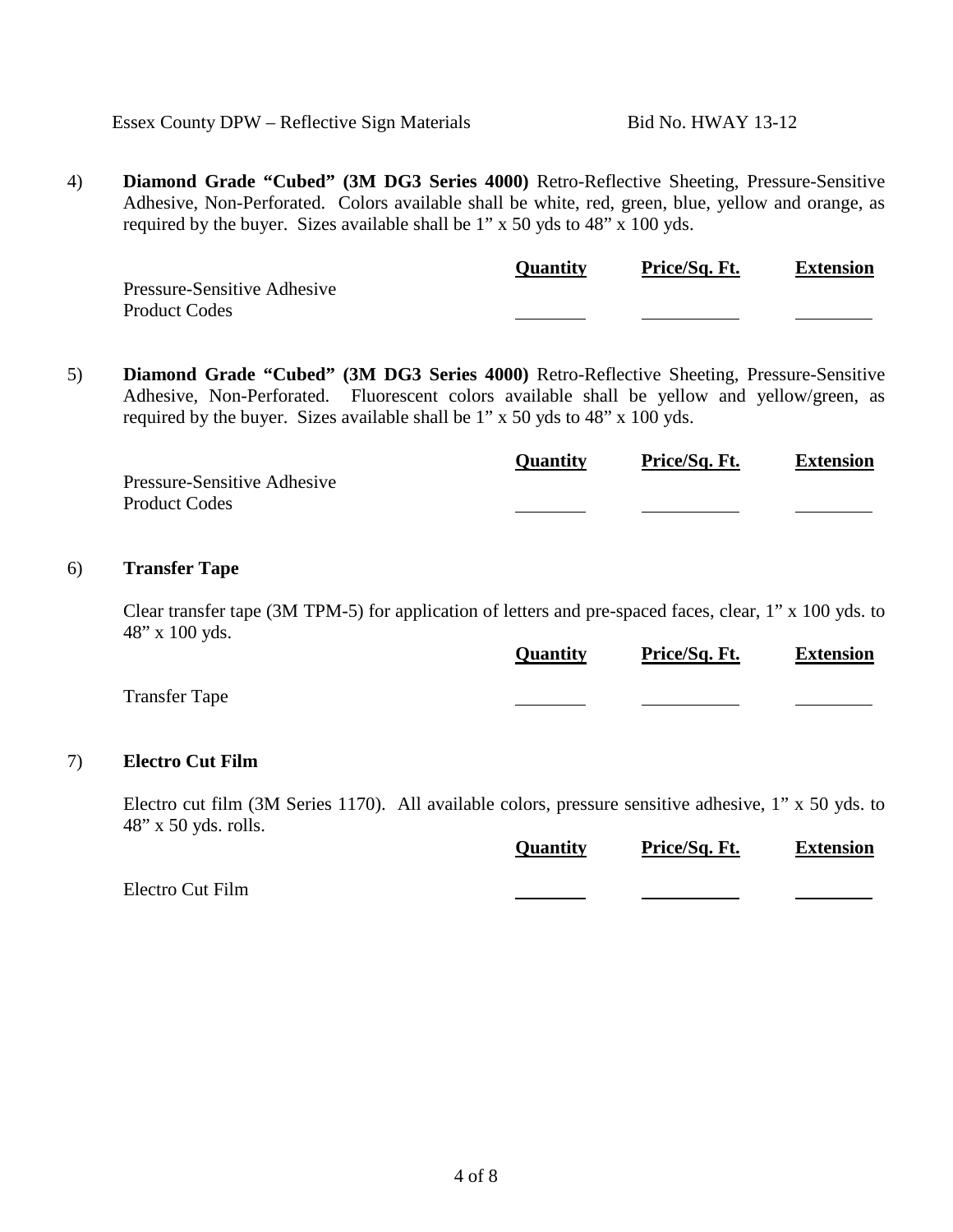## **Section II**

Shall consist of finished sign faces to be used in the manufacture of standard traffic signs. All materials used to manufacture faces shall meet Federal specifications for reflectivity. Pricing shall be included on any equipment or parts of equipment that is listed.

**Engineer Grade/Prismatic (3M Series 3400)** Class 1 Pressure-Sensitive Retro-Reflective imaged sign faces. Sizes available from 8" to 48".

|    |                  |                                                             | Quantity | Price/Sq. Ft. | <b>Extension</b> |
|----|------------------|-------------------------------------------------------------|----------|---------------|------------------|
| 1) |                  | Type 1 Pressure-Sensitive <b>One</b> color screened faces   |          |               |                  |
|    | $0-1$<br>$1 - 4$ | Square ft.<br>Square ft.                                    |          |               |                  |
|    | $4+$             | Square ft.                                                  |          |               |                  |
|    |                  |                                                             | Quantity | Price/Sq. Ft. | <b>Extension</b> |
| 2) |                  | Type 1 Pressure-Sensitive <b>Two</b> color screened faces   |          |               |                  |
|    | $0-1$            | Square ft.                                                  |          |               |                  |
|    | $1 - 4$<br>$4+$  | Square ft.<br>Square ft.                                    |          |               |                  |
|    |                  |                                                             | Quantity | Price/Sq. Ft. | <b>Extension</b> |
| 3) |                  | Type 1 Pressure-Sensitive <b>Three</b> color screened faces |          |               |                  |
|    | $0-1$            | Square ft.                                                  |          |               |                  |
|    | $1 - 4$<br>$4+$  | Square ft.<br>Square ft.                                    |          |               |                  |
|    |                  |                                                             |          |               |                  |

**High Intensity Prismatic (3M Series 3930)** Class 1 and 2 Retro-Reflective imaged sign faces. Sizes available from 8" to 48"

| 4) |         | HIP One color screened faces | <b>Quantity</b> | Price/Sq. Ft. | <b>Extension</b> |
|----|---------|------------------------------|-----------------|---------------|------------------|
|    | $0-1$   | Square ft.                   |                 |               |                  |
|    | $1 - 4$ | Square ft.                   |                 |               |                  |
|    | $4+$    | Square ft.                   |                 |               |                  |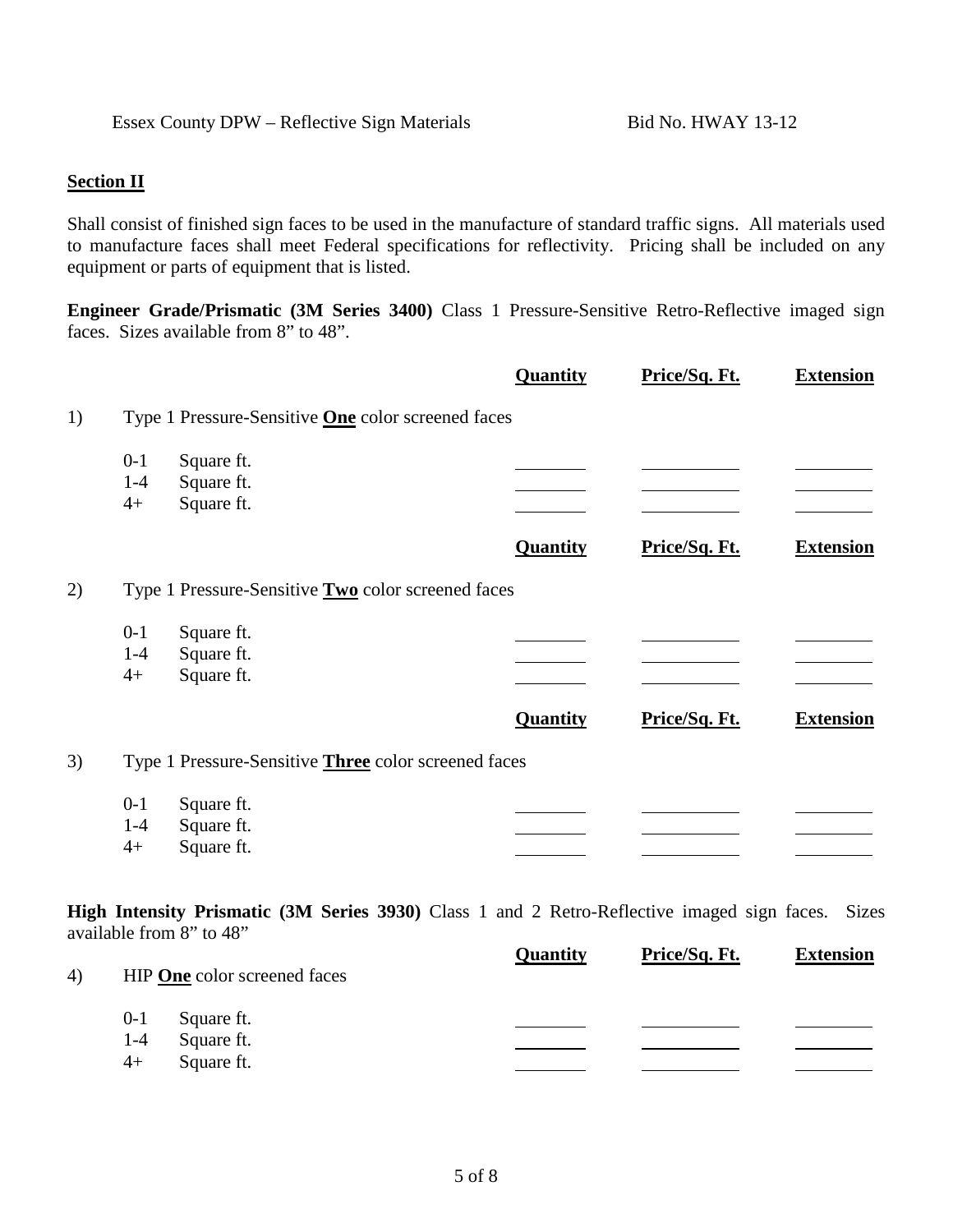Essex County DPW – Reflective Sign Materials Bid No. HWAY 13-12

| 5) | HIP Two color screened faces                                         | Quantity | Price/Sq. Ft. | <b>Extension</b> |
|----|----------------------------------------------------------------------|----------|---------------|------------------|
|    | $0 - 1$<br>Square ft.<br>$1 - 4$<br>Square ft.<br>Square ft.<br>$4+$ |          |               |                  |
| 6) | HIP Three color screened faces                                       | Quantity | Price/Sq. Ft. | <b>Extension</b> |
|    | $0 - 1$<br>Square ft.<br>$1-4$<br>Square ft.<br>Square ft.<br>$4+$   |          |               |                  |

**Diamond Grade "Cubed" (3M DG3 Series 4000)** Retro-Reflective imaged sign faces. Sizes available from 8" to 48"

| 7)  | DG3 One color screened faces                                       |                                                                           | Quantity | Price/Sq. Ft. | <b>Extension</b> |
|-----|--------------------------------------------------------------------|---------------------------------------------------------------------------|----------|---------------|------------------|
|     | $0 - 1$<br>Square ft.<br>Square ft.<br>$1-4$<br>Square ft.<br>$4+$ |                                                                           |          |               |                  |
| 8)  | DG3 Two color screened faces                                       |                                                                           | Quantity | Price/Sq. Ft. | <b>Extension</b> |
|     | Square ft.<br>$0 - 1$<br>Square ft.<br>$1-4$<br>Square ft.<br>$4+$ |                                                                           |          |               |                  |
| 9)  | DG3 Three color screened faces                                     |                                                                           | Quantity | Price/Sq. Ft. | <b>Extension</b> |
|     | Square ft.<br>$0 - 1$<br>Square ft.<br>$1-4$<br>Square ft.<br>$4+$ |                                                                           |          |               |                  |
|     |                                                                    |                                                                           | Quantity | Price/Sq. Ft. | <b>Extension</b> |
| 10) |                                                                    | DG3 Three color overlay faces (Stop Ahead, Yield Ahead, Speed Zone Ahead) |          |               |                  |

| 30" | W3-1 & W3-2 |
|-----|-------------|
| 36" | W3-1 & W3-2 |
| 30" | W3-5        |

 $\overline{\phantom{0}}$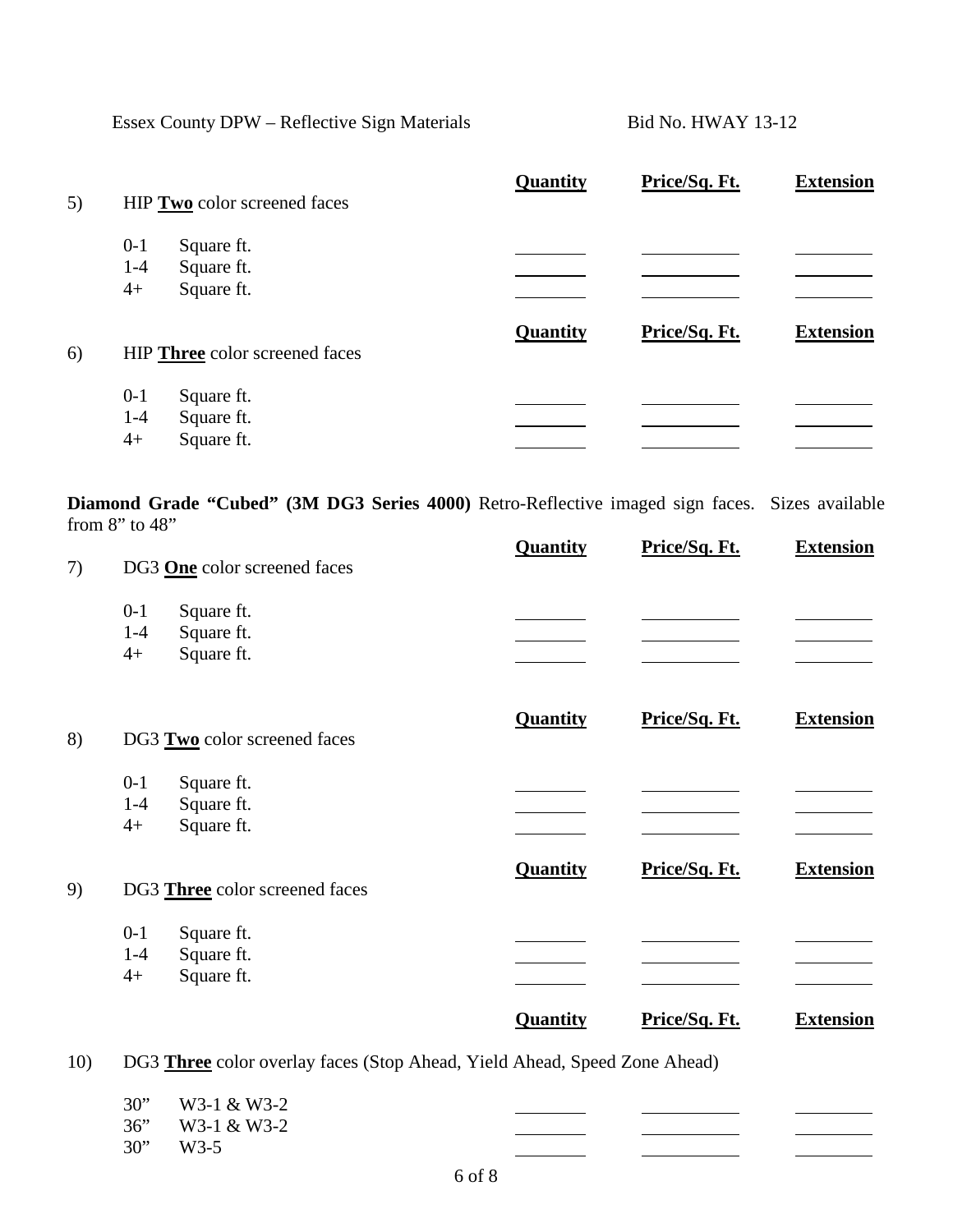|       | Essex County DPW - Reflective Sign Materials |                                                                                                                       | <b>Bid No. HWAY 13-12</b> |               |                  |
|-------|----------------------------------------------|-----------------------------------------------------------------------------------------------------------------------|---------------------------|---------------|------------------|
|       | 36"                                          | $W3-5$                                                                                                                |                           |               |                  |
|       |                                              | DG3 Fluorescent Yellow, Yellow-Green and Orange Retro-Reflective imaged sign faces. Sizes<br>available from 8" to 48" |                           |               |                  |
| 11)   |                                              | DG3 One color screened faces                                                                                          | <b>Quantity</b>           | Price/Sq. Ft. | <b>Extension</b> |
|       | $0-1$                                        | Square ft.                                                                                                            |                           |               |                  |
|       | $1 - 4$                                      | Square ft.                                                                                                            |                           |               |                  |
|       | $4+$                                         | Square ft.                                                                                                            |                           |               |                  |
| 12)   |                                              | DG3 Two color screened faces                                                                                          | <b>Quantity</b>           | Price/Sq. Ft. | <b>Extension</b> |
|       | $0-1$                                        | Square ft.                                                                                                            |                           |               |                  |
|       | $1-4$                                        | Square ft.                                                                                                            |                           |               |                  |
|       | $4+$                                         | Square ft.                                                                                                            |                           |               |                  |
| 13)   |                                              | DG3 Three color screened faces                                                                                        | Quantity                  | Price/Sq. Ft. | <b>Extension</b> |
|       | $0-1$                                        | Square ft.                                                                                                            |                           |               |                  |
|       | $1 - 4$                                      | Square ft.                                                                                                            |                           |               |                  |
|       | $4+$                                         | Square ft.                                                                                                            |                           |               |                  |
|       |                                              |                                                                                                                       | <b>Quantity</b>           | Price/Sq. Ft. | <b>Extension</b> |
| 14)   |                                              | DG3 Three color overlay faces (Stop Ahead, Yield Ahead, Speed Zone Ahead)                                             |                           |               |                  |
|       | $0-1$                                        | Square ft.                                                                                                            |                           |               |                  |
|       | $1 - 5$                                      | Square ft.                                                                                                            |                           |               |                  |
|       | $4+$                                         | Square ft.                                                                                                            |                           |               |                  |
| 15)   |                                              | <b>Technical Assistance Requirement</b>                                                                               |                           |               |                  |
|       |                                              | Shall be provided as outlined in the specifications.                                                                  |                           |               |                  |
|       |                                              |                                                                                                                       |                           |               |                  |
| NAME: |                                              |                                                                                                                       |                           |               |                  |
|       | <b>ADDRESS:</b>                              |                                                                                                                       |                           |               |                  |